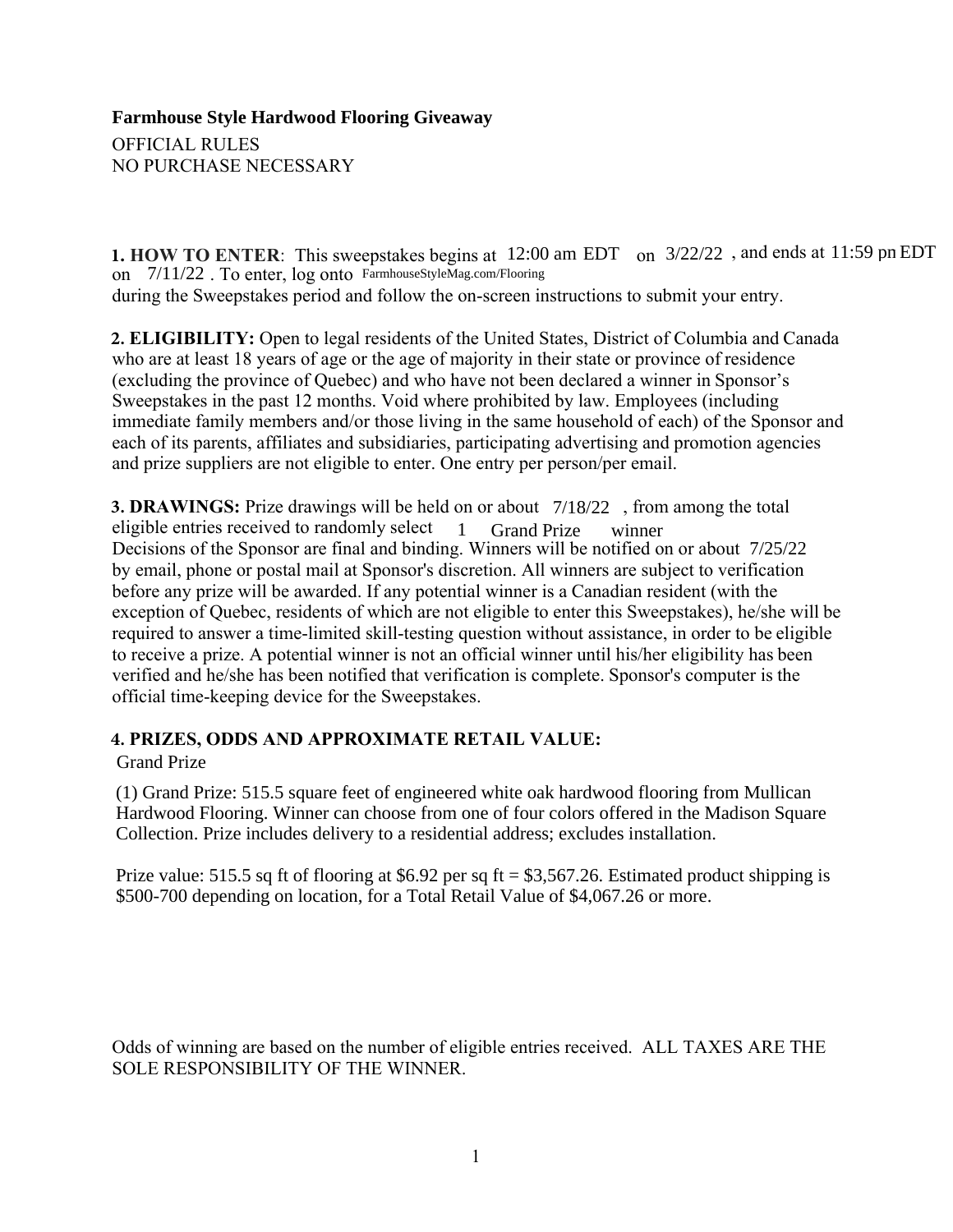**5. WINNER NOTIFICATION:** The potential winners will be notified by mail, email or phone using the information provided at the time of entry. Each potential winner may be required to sign and return a Waiver of Eligibility, Liability Release and, where imposing such a condition is legal, a Publicity Release (collectively, the "Waiver"), which must be received within fourteen (14) days of the date notice or attempted notice is sent, in order to claim his/her prize.

**6. CONDITIONS OF PARTICIPATION:** This Sweepstakes is subject to all applicable federal, state, provincial, territorial and local laws. Potential winner will forfeit his/her prize if he/she: is disqualified for any reason; fails to sign and return the Waiver in the allowable period of time or provide Sponsor with any other requested information; is unable to be contacted within 14 days of first attempted notification; or fails to answer the skill-testing question correctly. In such event, the prize will be forfeited and awarded to an alternate winner. Any prize returned as undeliverable will result in the awarding of the prize to an alternate winner. Prize is not transferable. No cash equivalent is permitted and no substitution of prize by any winner is allowed. In the event of unavailability, Sponsor will substitute a prize of equal or greater value. Sponsor reserves the right to substitute cash value of prize at its discretion. Acceptance of a prize constitutes permission for Sponsor and its agencies to use winner's name and/or likeness for advertising and promotional purposes without additional compensation, unless prohibited by law. THE PRIZE IS AWARDED WITHOUT WARRANTY OF ANY KIND. By accepting a prize, official winner agrees to hold Sponsor, its respective directors, officers, employees and assigns harmless for any injury or damage to you or other persons or property which may be caused from or claimed to be caused by your participation in the Sweepstakes and/or your downloading of any materials related to this Sweepstakes or use or redemption of the prize.

**7. LIMITATION ON LIABILITY:** Sponsor is not responsible for: (1) any incorrect or inaccurate information, whether caused by entrant, by typographical or printing errors or by any of the equipment or programming associated with or utilized in the Sweepstakes; (2) unauthorized human intervention in any aspect of the Sweepstakes; (3) any error in the administration of the Sweepstakes or in the announcement of the winners or prizes; or (4) technical, computer, network or human error which may occur in any Sweepstakes-related matter or materials. Sponsor is not responsible for electronic transmission errors resulting in interruption, deletion, defect, theft, destruction or unauthorized access to or alterations of entry materials, or for technical malfunctions or limitations of any kind, or inaccurate transmissions of or failure to receive information by Sponsor on account of technical problems on the Internet or at any website. If for any reason the Sweepstakes is not capable of running as planned, including infection by computer virus, unauthorized intervention, fraud, technical failures, or any other causes beyond the control of the Sponsor which affect the administration, security, fairness or proper conduct of this Sweepstakes, Sponsor reserves the right, at its sole discretion, to disqualify any individual who tampers with the entry process, and to terminate, modify or suspend the Sweepstakes, or any part of it, if any fraud, technical failures or any other factor beyond Sponsor's reasonable control impairs the integrity or proper functioning of the Sweepstakes, as determined by Sponsor in its sole discretion. In such event, Sponsor reserves the right to award the prizes at random from among the eligible entries received up to the time of the impairment. If for any reason your entry is confirmed to have been erroneously lost, or otherwise destroyed or corrupted, your sole remedy is another entry in the Sweepstakes.